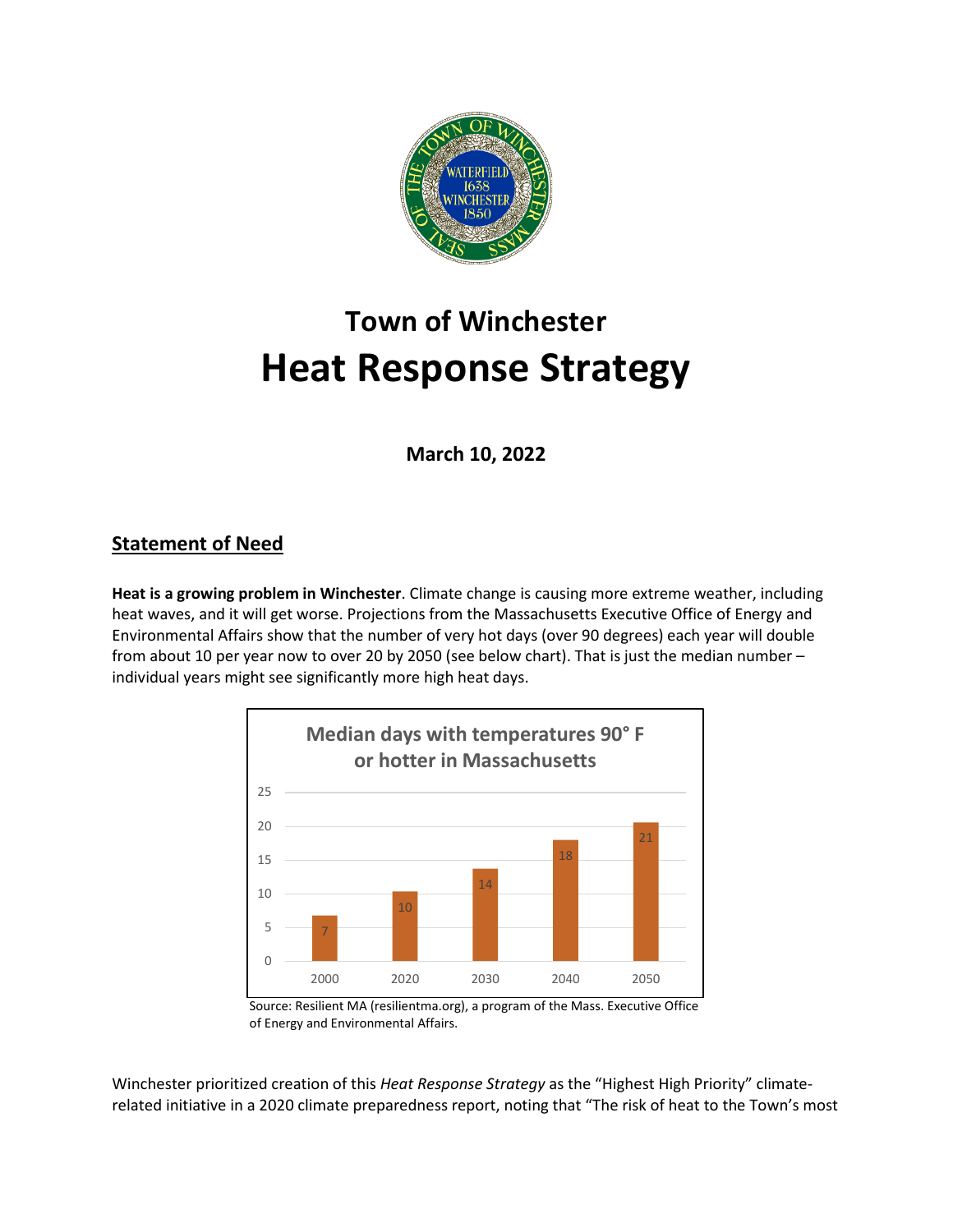vulnerable populations and emerging vector borne diseases is a major concern." (see pages 7 and 14 of [Winchester's 2020 Municipal Vulnerability Preparedness](https://www.winchester.us/DocumentCenter/View/4251/Winchester-Municipal-Vulnerability-Preparedness-Plan-2020?bidId=) Report).

Of particular concern in Winchester is our growing population over 65 years old, who are often living alone in older homes, often without access to adequate (or sometimes any) air conditioning. Some lack easy transport to municipal buildings that serve as cooling centers. Compounding the threat of high heat is the fact that asthma and cardiovascular conditions can be much more serious for our senior population. As noted by the [National Institutes for Health,](https://www.nih.gov/news-events/news-releases/heat-related-health-dangers-older-adults-soar-during-summer) seniors are at higher risk of heat-related illnesses – some of which can be life threatening – than the general population.

**Winchester is not well prepared to cope with high heat** compared to municipalities in Florida, Texas, southern California and similar areas that have long planned for, and dealt with, high heat. One of the key challenges Winchester must overcome to address the threat of future heat waves is a lack of public understanding about that threat. Many commentators have suggested that the seemingly slow-motion nature of climate change is a major contributor to our society's inadequate response so far. Since, on average, each year is only slightly hotter than the previous one, it can be difficult to perceive an immediate threat worthy of attention or action. The mainstream media often reflects this lack of urgency. Worse, when the media does run stories about future heat waves, they seldom provide any suggested solutions that individuals can undertake to prepare. This can lead to a dangerous combination of ignorance about the problem, and feelings of hopelessness about the solutions. Yet it is indeed getting hotter, and some important solutions are already in hand.

**Heat is identified as a significant concern** in Winchester's [All Hazards Mitigation Plan,](https://www.winchester.us/DocumentCenter/View/2209/All-Hazards-Mitigation-Plan---Winchester---2016-04-25?bidId=) [Master](https://www.winchester.us/DocumentCenter/View/4614/Winchester-Master-Plan-Action-Plan---Adopted-March-24-2020) Plan, [Climate Action Plan,](https://www.winchester.us/DocumentCenter/View/4633/Climate-Action-Plan-2020) [Municipal Vulnerability Preparedness Plan,](https://www.winchester.us/DocumentCenter/View/4251/Winchester-Municipal-Vulnerability-Preparedness-Plan-2020) [Heat Statement,](https://www.winchester.us/DocumentCenter/View/6376/Heat-Statement-v4) and an initial assessment of resources by the Winchester Council on Aging. However, there has been *no coordinated Town-wide strategy* to plan for the dangers of extreme heat. This *Heat Response Strategy* was written to meet that need. It includes recommendations for projects and initiatives that would help prepare Winchester and its residents for a future with significantly higher temperatures. Recommendations from the above plans and the Heat Statement are identified in the below list of measures recommended in this Heat Response Strategy.

The recommendations described in the following sections come from the documents cited in the preceding paragraph, as well as valuable input from key stakeholders.<sup>[1](#page-1-0)</sup>

### **Recommendations for Heat Response Strategy**

l

The threat of extreme heat to Winchester residents must be met with a sustained and multi-faceted campaign. The campaign should include educational events, printed and web resources; efforts to add air conditioning to older homes; designated cooling centers; plans to identify and transport the most vulnerable residents to cooling centers, and more. Following is a list of proposed measures to help prepare Winchester for a future with increasing temperatures:

• Conduct outreach campaigns to identify residents vulnerable to heat emergencies

<span id="page-1-0"></span><sup>1</sup> Special thanks to Health Director Jen Murphy, Fire Chief Rick Tustin, Jenks Center Director Phillip Beltz, Recreation Director Nick Cacciolfi, Winchester Housing Authority Executive Director Susan Cashell, Winchester Public Library Director Ann Wirtanen, members of the Climate Action Advisory Committee, and resident Tom Howley for their invaluable input on drafts of this *Strategy*.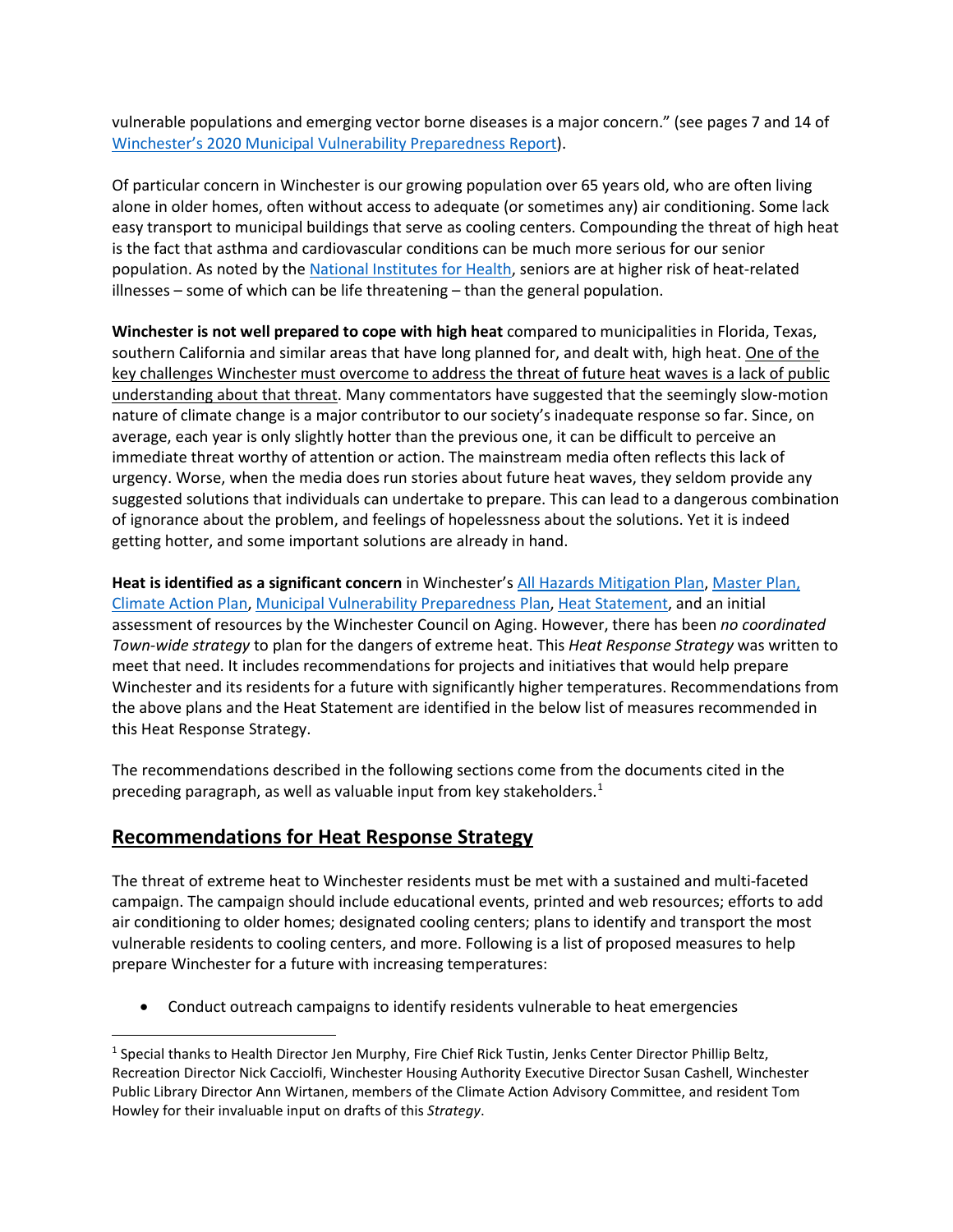- Create a heat emergency transportation strategy for residents on the Council on Aging's List of Vulnerable Winchester Residents
- Designate official cooling centers in Winchester and ensure they have sufficient staffing, resources and backup generator capacity
- Help provide air conditioning units for residents in need
- Create heat preparedness resources and add to Town website
- Public information campaign
- Hold heat preparedness presentations and workshops
- Study the potential for public water-focused outdoor recreation facilities including sprinkler parks and beaches
- Study methods to preserve and increase Winchester's tree canopy cover

**Conduct outreach campaign to identify residents vulnerable to heat emergencies.** The Council on Aging maintains a voluntary List of Vulnerable Winchester Residents. As of February 2022, there are 25 individuals on the list. There are likely many more in our town. We need to rigorously identify residents who should be included on the voluntary list. Priority residents should include seniors who lack air conditioning and other individuals with health conditions that make them more susceptible to heat-related health impacts.<sup>[2](#page-2-0)</sup> This outreach campaign should be designed and led by the Council on Aging and Health Department, with assistance from the Police Department, Fire Department, churches and social workers.

*This measure also appears in the 2020 Municipal Vulnerability Preparedness Plan in Section 6.3: Moderate Priorities, and Winchester's 2021 Heat Statement (tactic 1).*

#### **Create a heat emergency transportation strategy for residents on the Council on Aging's List of**

**Vulnerable Winchester Residents**. In a heat emergency, some residents may need help with transportation to a cooling center or hotel. The need for transportation assistance should be noted in the List of Vulnerable Winchester Residents database. If the number of Vulnerable Residents needing transportation is low enough, residents could probably be transported with existing vehicles (the Jenks Shuttle and the planned new Jenks wheelchair van, perhaps supplemented by passenger vehicles driven by volunteers). If the number of residents needing transportation is too large for existing and planned vehicles and drivers, plans should be put in place to increase transportation resources. This transportation strategy should be designed and led by the Council on Aging, with input from the Health Department, churches and social workers.

**Designate official cooling centers in Winchester and ensure they have sufficient staffing, resources and backup generator capacity**. During periods of extreme heat, cooling centers serve an important role in providing air conditioned venues where residents can comfortably spend time. Cooling centers are locations intended for daytime and in some cases early evening use. Unlike an emergency shelter intended for 24x7 use, cooling centers are not intended for use as overnight accommodations because they do not have beds, shower and cooking facilities.

Buildings appropriate for use as cooling centers have the following attributes:

<span id="page-2-0"></span><sup>&</sup>lt;sup>2</sup> It was the author's original intention to prioritize inclusion of Winchester Housing Authority (WHA) residents in this Heat Response Strategy. However, all 112 Chapter 667 public housing units for senior and disabled citizens managed by WHA have recently been retrofitted with air source heat pumps, which provide both heating and cooling. This greatly reduces the risk that WHA residents will be exposed to extended periods of high heat.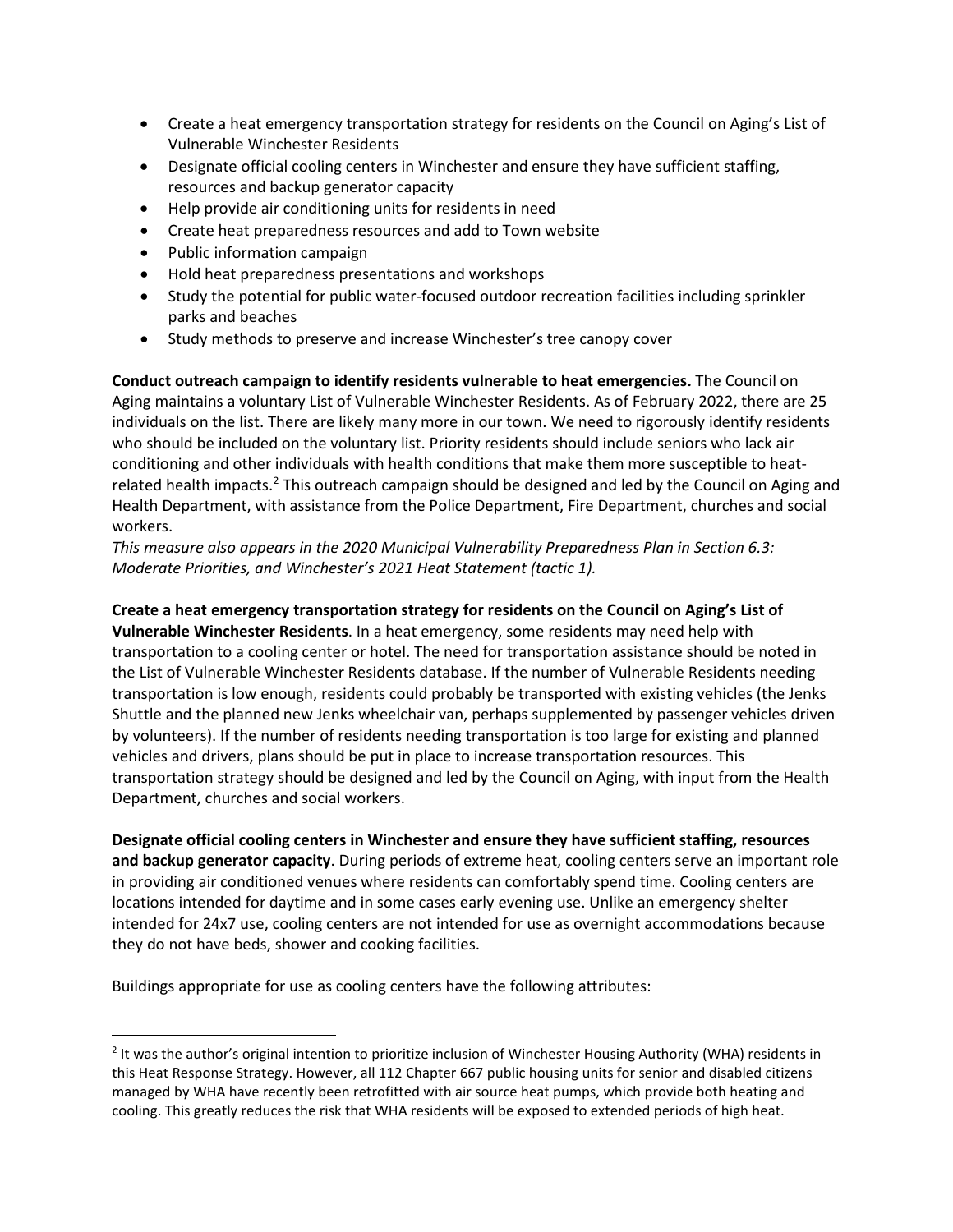- Sufficient air conditioned space and seating to accommodate a substantial number of guests (for purposes of this document: 30 or more) during daytime hours
- Spaces that are regularly open to the public for recreational use, not just on special occasions or during an emergency
- Adequate bathroom facilities
- First aid kits and defibrillators
- Entertainment (books and magazines, televisions, computers with Internet access, etc.)
- Ideally: A backup generator with sufficient capacity to maintain air conditioning during grid power loss
- Ideally: sufficient staff to allow for temporary increases to meet demand during extreme heat vents. This may require additional resources from the Town budget or from charitable donations.

Recommended cooling centers are: [3](#page-3-0)

- The Jenks Center
- Winchester Public Library (although it lacks emergency backup power)

Use of public schools as cooling centers is theoretically possible, because some schools have air conditioned spaces and school use is generally lower during the summer when extreme heat events are more likely. However, while some school buildings have been designated by the Town as *emergency shelters* (see next paragraph), they are not designed or staffed for regular public recreational use like the Library and Jenks Center. For this reason, schools are not recommended as *cooling centers*.

The need for overnight accommodations, including official emergency shelters, appears to be low. According to Fire Chief Rick Tustin, in his 35 years with the Town an emergency shelter was only set up once in response to flooding in 2001 (at Ambrose Elementary School), and only a single resident took advantage of the shelter. According to Chief Tustin and Jenks Center Director Phillip Beltz, anecdotally most vulnerable Winchester residents who lack air conditioning choose to go to hotels or stay with relatives, friends or neighbors when there are emergencies such as extreme heat that make staying at home unsafe or uncomfortable. That is helpful, because the Town's designated primary emergency shelters (the High School, Middle School, and Lincoln and Ambrose Elementary Schools) lack air conditioning, backup generators for spaces that are air conditioned, or both.

Implementation of this strategy should be led by a working group including Council on Aging / Jenks Center staff, Library staff, the Sustainability Director and Health Director. The working group should, among other things, create a checklist of needed resources that should be available at all cooling centers.

*This strategy also appears in the 2020 Municipal Vulnerability Preparedness Plan in Section 6.1: Highest High Priorities; the 2020 Climate Action Plan under measure CR1: Public Health and Safety; and Winchester's 2021 Heat Statement (measure 5).*

<span id="page-3-0"></span><sup>&</sup>lt;sup>3</sup> The Sanborn House is a potential cooling center, but currently lacks central air conditioning. According to Tom Sevigny, President of the Winchester Historical Society (WHS), this has been a topic of discussion for years, but the estimated \$200,000+ cost is too high. The WHS is discussing alternatives, including phasing the project one floor at a time, but the project may be too expensive without additional outside funding.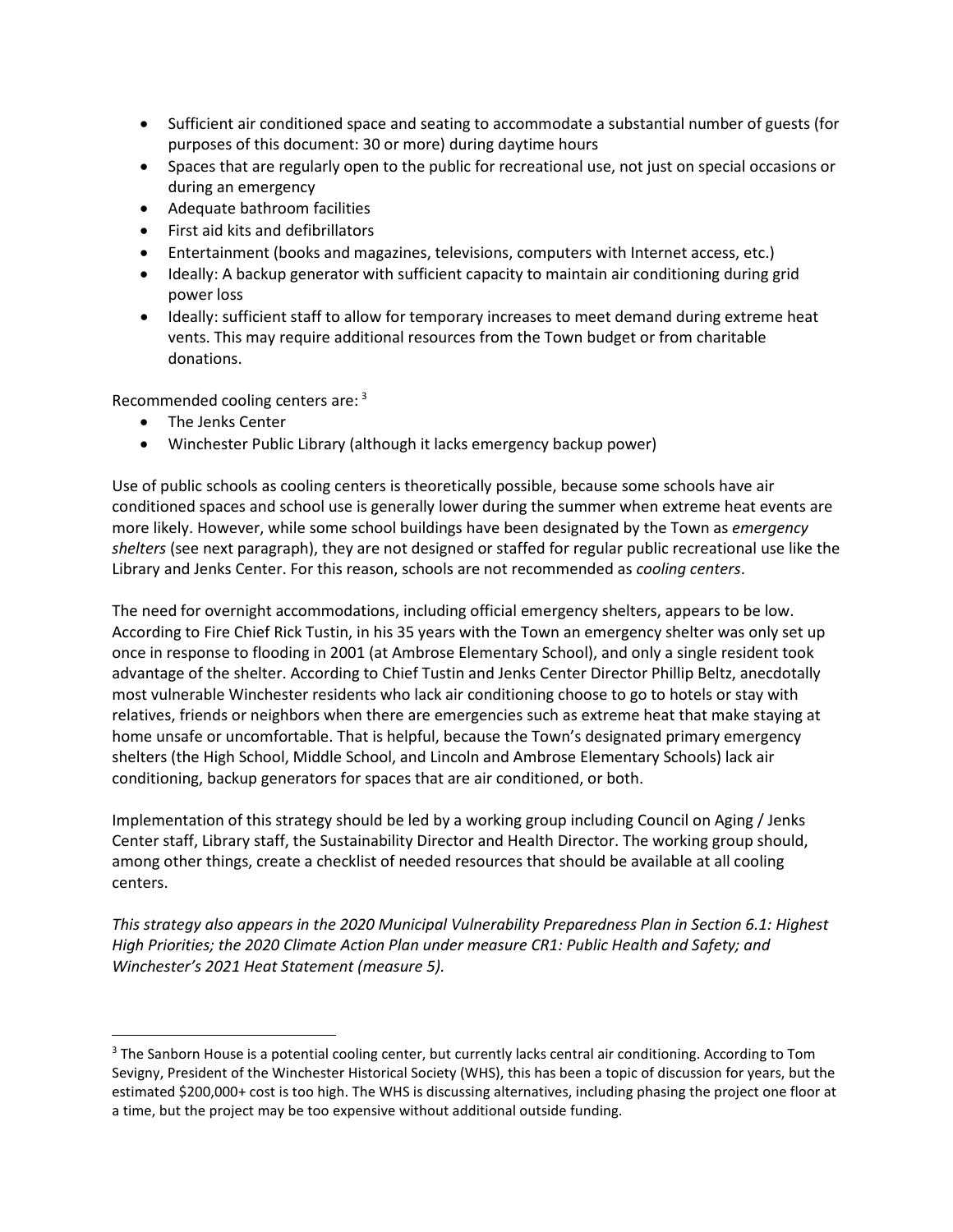**Help provide air conditioning units for residents in need**. Due to steadily rising temperatures, few new homes are constructed without central air conditioning. In addition, many older homes have been retrofitted with air conditioning. However, central AC was not typically installed in homes until after the 1970s and many Winchester homes constructed before that time still lack central AC. Window units can provide relief in individual rooms, most importantly bedrooms, but some residents may have trouble affording window units or properly installing them without assistance. A quantity of window AC units could be purchased and stockpiled at the Jenks Center or elsewhere so that they were available in a heat emergency when stores might become sold out. Council on Aging or other staff, as well as volunteers, could be recruited to help install window units where needed. Potential funding sources include:

- The Asa Fletcher Fund (controlled by Select Board);
- En Ka Society;
- Minuteman Senior Services;
- Requests posted on the Winchester Residents Facebook page (this has been successful previously; some Winchester residents have donated window units to those in need, coordinated by the Jenks Center);
- The Sustainability Fund (if successfully authorized by the legislature in response to Winchester's home rule petition approved at fall 2021 Town Meeting);
- Massachusetts state grants for residential air conditioning, especially for elderly and vulnerable populations including air source heat pumps (which both heat and cool).

The following questions and considerations should be addressed in the formulation of this strategy:

- It is assumed that air conditioning units would be permanently donated to those at risk (not distributed and collected back);
- A trigger for air conditioning unit distribution should be determined. For example: a forecasted several-day period of extended heat exceeding 90 degrees;
- It may be desirable to distribute air conditioning units well in advance of any heat emergency. For example, the Town could identify the top 50-100 most vulnerable residents, work to understand their situation, and proactively provide them with air conditioning units. Over a period of years, the number of vulnerable residents who lack air conditioning units would be steadily reduced.
- Some vulnerable residents may need help installing window air conditioning units at the beginning of each cooling season, and removing them for storage at the end of the cooling season. A plan to provide such assistance should be devised.

Development of this program should be led by the Council on Aging, with assistance from the Sustainability Director. *This strategy also appears in Winchester's 2021 Heat Statement (tactic 9).*

**Create heat preparedness resources and add to Town website**. Existing and planned programs and strategies to address risks associated with high heat need to be made available to the public. In addition to promotional campaigns (See next strategy below and also Appendix A: Communications Channels), information should be housed on the Town website [\(www.winchester.us\)](http://www.winchester.us/) so that it is available at all times and organized in a logical manner.

- Resources and information should include:
	- $\circ$  Why extreme heat is a public health concern now and especially in the future;
	- $\circ$  How to make homes an effective refuge from heat through weatherization and air conditioning. The benefits of heat pumps, which efficiently provide both cooling and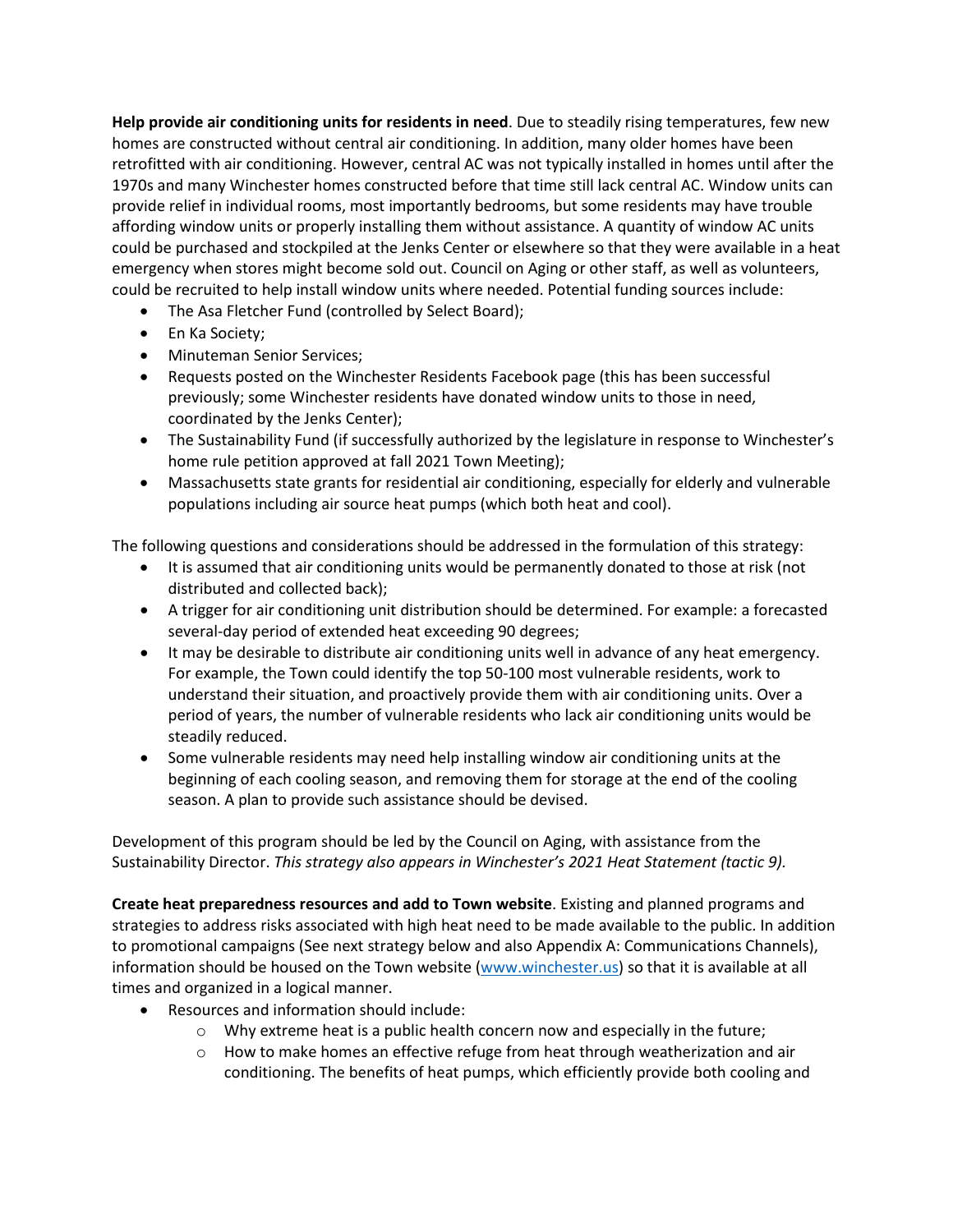heating, should be emphasized because they have the added value of reducing net carbon pollution compared to oil or gas heating systems;

- o How to obtain a donated or subsidized window air conditioning unit;
- o A list and details about Winchester's cooling centers; and
- o A list of appropriate water-based or shaded outdoor recreational facilities.
- Web-based resources should be located on the Town's Sustainability Department website, the Health Department website, and the Town Manager's Emergency Management Information website. To avoid duplication of materials, one website should contain most of the information, with the other websites linking to that primary site. The Jenks Center's website should also contain a link to these Town resources.

The Sustainability Director will work with the Health Department and Town Manager's office to implement this strategy.

*This strategy also appears in Winchester's 2030 Master Plan (Strategy C1.3 and C4.2) and Winchester's 2021 Heat Statement (tactic 2).*

**Public information campaign.** The programs and initiatives included in this Heat Response Strategy will only be useful if residents are aware of them. The Town should initiate and maintain a public information campaign about the hazards of extreme heat and available Town resources. This campaign should become a regular part of Town communications via social media, the Notify Me list, the Jenks Newsletter, and ideally in church and school newsletters. Information should direct people to heat preparedness content on the Town website. The campaign should also include in-person and virtual presentations (see next measure, below).

The Sustainability Director will work with the Town Manager's office, Council on Aging, Health Department and others to design and implement this public information campaign.

*This strategy also appears in Winchester's 2030 Master Plan (Strategies C1.3 and C4.2); the 2016 All Hazards Mitigation Plan (p. 3-32); the 2020 Climate Action Plan under measure CR1: Public Health and Safety; and Winchester's 2021 Heat Statement (measure 2).*

**Hold heat preparedness presentations and workshops**. To educate Winchester residents about the magnitude of the threat of future heat waves, as well as solutions available to individuals, families and Town government, a series of educational events should be held at the following locations (where possible, the events should be recorded so that they can be viewed later):

- The Jenks Center
- Winchester Public Library
- Winchester School for Chinese Culture
- Chamber of Commerce
- Rotary Club
- Local Churches
- WinCam cable access channel
- Town Hall (for Town employees)
- Precinct meetings with Town Meeting Members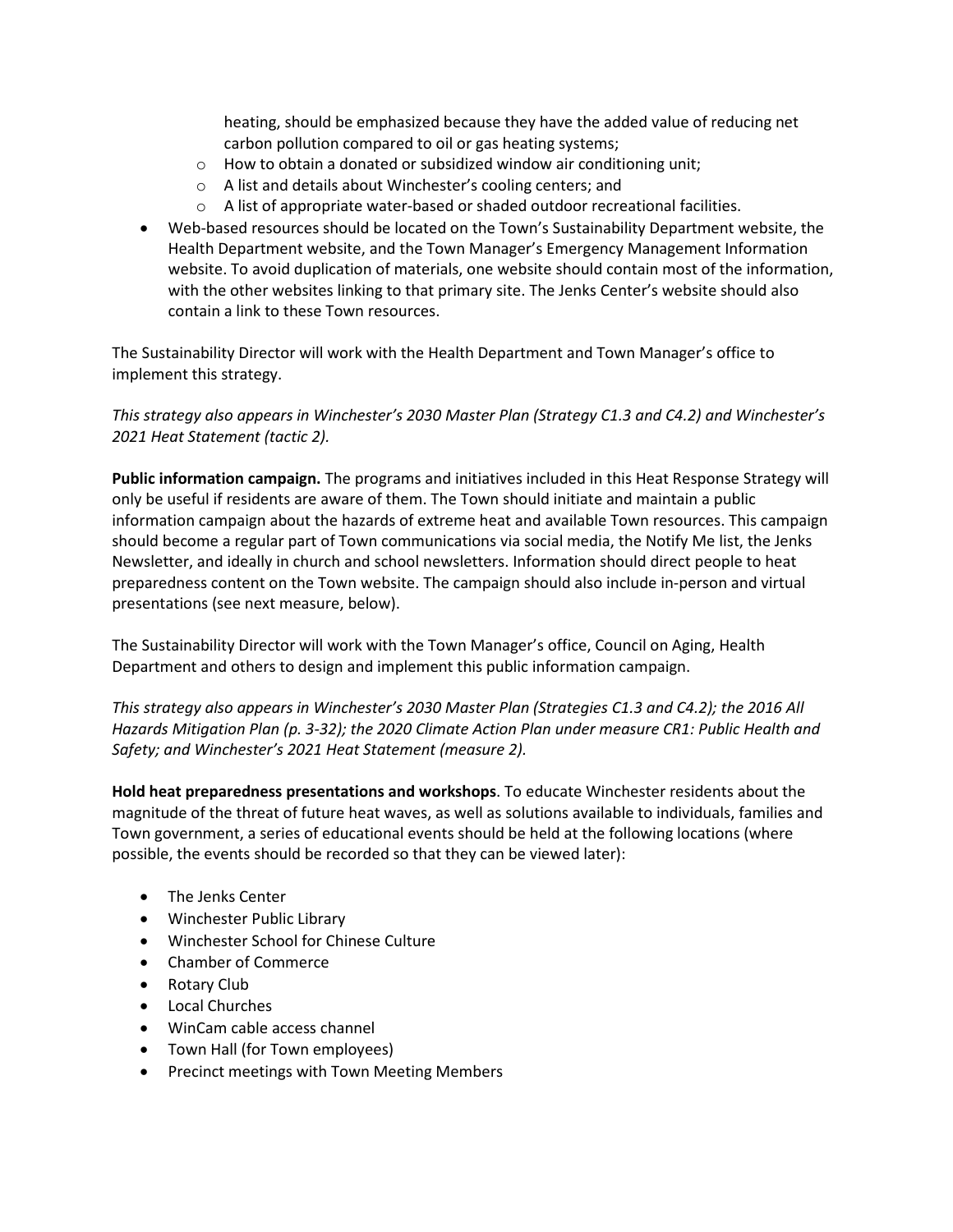This initiative will be complementary to, and a part of, the public information campaign described in the previous measure in this Heat Preparedness Strategy and should be led by the same entities.

#### *This strategy also appears in Winchester's 2021 Heat Statement (tactic 4).*

**Study the potential for public water-focused outdoor recreation facilities including sprinkler parks and beaches**. Some residents own swimming pools or beachfront vacation homes, but the majority of Winchester residents do not have private water-based recreational facilities. Winchester should study the potential for sprinkler parks on public land throughout town. The Town should also study needed improvements to Shannon Beach and Borggaard Beach that would improve the visitor experience. Shannon Beach (also known as Sandy Beach) is a state-owned beach located in Winchester on Upper Mystic Lake along the Mystic Valley Parkway. Because it is state-owned, any study or improvements would need to be coordinated, funded and executed by the Massachusetts Department of Conservation and Recreation. Borggaard Beach and Splash Park are located on Wedge Pond adjacent to the Packer-Ellis tennis courts on Lake St. The beach and splash park have been closed for two years and the bath house and other physical structures and equipment are in need of significant repair. Before investing in Borggaard Beach and Splash Park, concerns about water quality in Wedge Pond should be resolved.

Implementation of this measure will be led by the Recreation Department, Department of Public Works, and Sustainability Director.

#### *This strategy also appears in Winchester's 2021 Heat Statement (measure 8 and tactic 6).*

**Study methods to preserve and increase Winchester's tree canopy cover**. Trees reduce risks associated with extreme heat in several ways:

- Trees provide shade that can substantially reduce ground-level temperatures;
- When trees shade homes, the internal temperature of those homes and resulting need for air conditioning is reduced; and
- Trees emit moisture into the air via evapotranspiration, which can have a significant cooling effect.

The protection and enhancement of Winchester's tree canopy is an important measure that should be taken to help reduce future risks associated with extreme heat. Measures could include educational programs for residents, contractors and developers about the importance of maintaining large, mature trees; greater municipal investment in street tree planting and maintenance; a tree preservation bylaw; and perhaps other measures.

This measure is already being studied by a joint working group comprised of members of the Planning Board, Conservation Commission, and Climate Action Advisory Committee, supported by the Town Planner and Sustainability Director.

*This strategy also appears in Winchester's 2030 Master Plan (Strategy C3.3); the 2020 Municipal Vulnerability Preparedness Plan (Section 6.2.4); the 2020 Climate Action Plan under measure CR4: Green Infrastructure; and Winchester's 2021 Heat Statement (measure 4).*